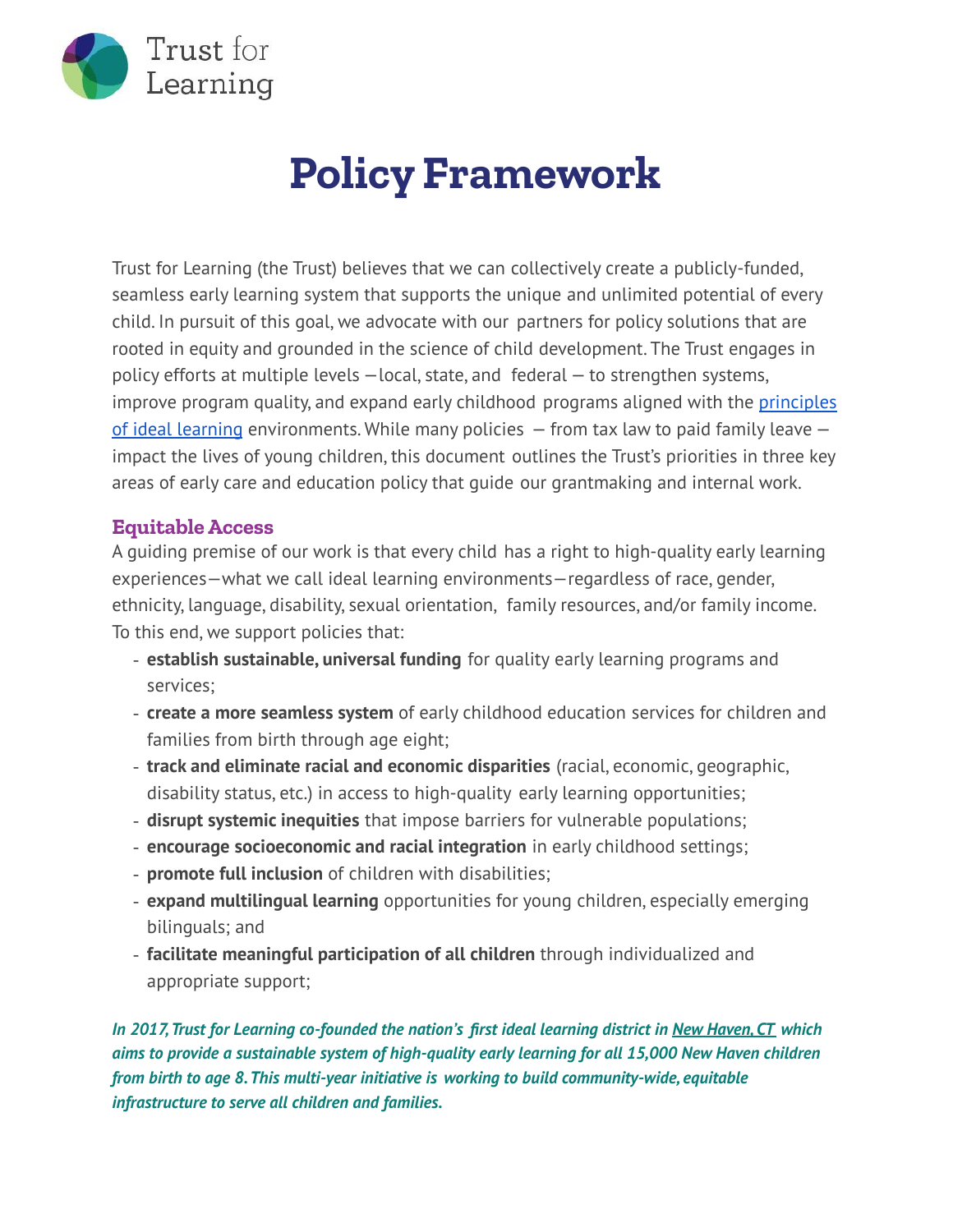

## **Program Quality**

High-quality early childhood programs are fundamental to lifelong learning and development. The Trust seeks to promote consistently high-quality learning experiences for all children that are aligned with the [principles](https://trustforlearning.org/resource/principles-of-ideal-learning/) of ideal learning through policies that:

- **support implementation of comprehensive, whole-child learning approaches,** rather than piecemeal interventions;
- **establish multiple, meaningful, and reliable measures of quality** at the classroom, program, and system levels;
- **Identify and embed equity indicators that assess children's experiences** within local, state, and federal quality monitoring and accountability systems;
- **adopt assessments of child growth and development that reflect a holistic view** of learning;
- **promote regular developmental screenings and referral practices** to ensure that children are connected to early intervention and supportive services if needed;
- **eliminate harsh and exclusionary discipline practices** that disproportionately impact children of color and children with disabilities;
- **incorporate comprehensive family, health, and wraparound services** to improve accessibility and strengthen family engagement.
- **encourage culturally and linguistically responsive supports** for children and families; and
- **disaggregate and analyze child outcome data** by race, disability, gender, and home language to inform policy, program improvement, and ensure equity for all children.

*In 2019,Trust for Learning partnered with the Council for Chief State School Officers to [support](https://trustforlearning.org/resource/promoting-high-quality-pre-k/) teams of state [policymakers](https://trustforlearning.org/resource/promoting-high-quality-pre-k/) deepen their knowledge of high-quality pre-kindergarten programs through site visits to exemplary ideal learning programs.These visits generated peer learning and discussion on a variety of policy topics including quality measurement, cultural responsiveness, and teacher preparation.*